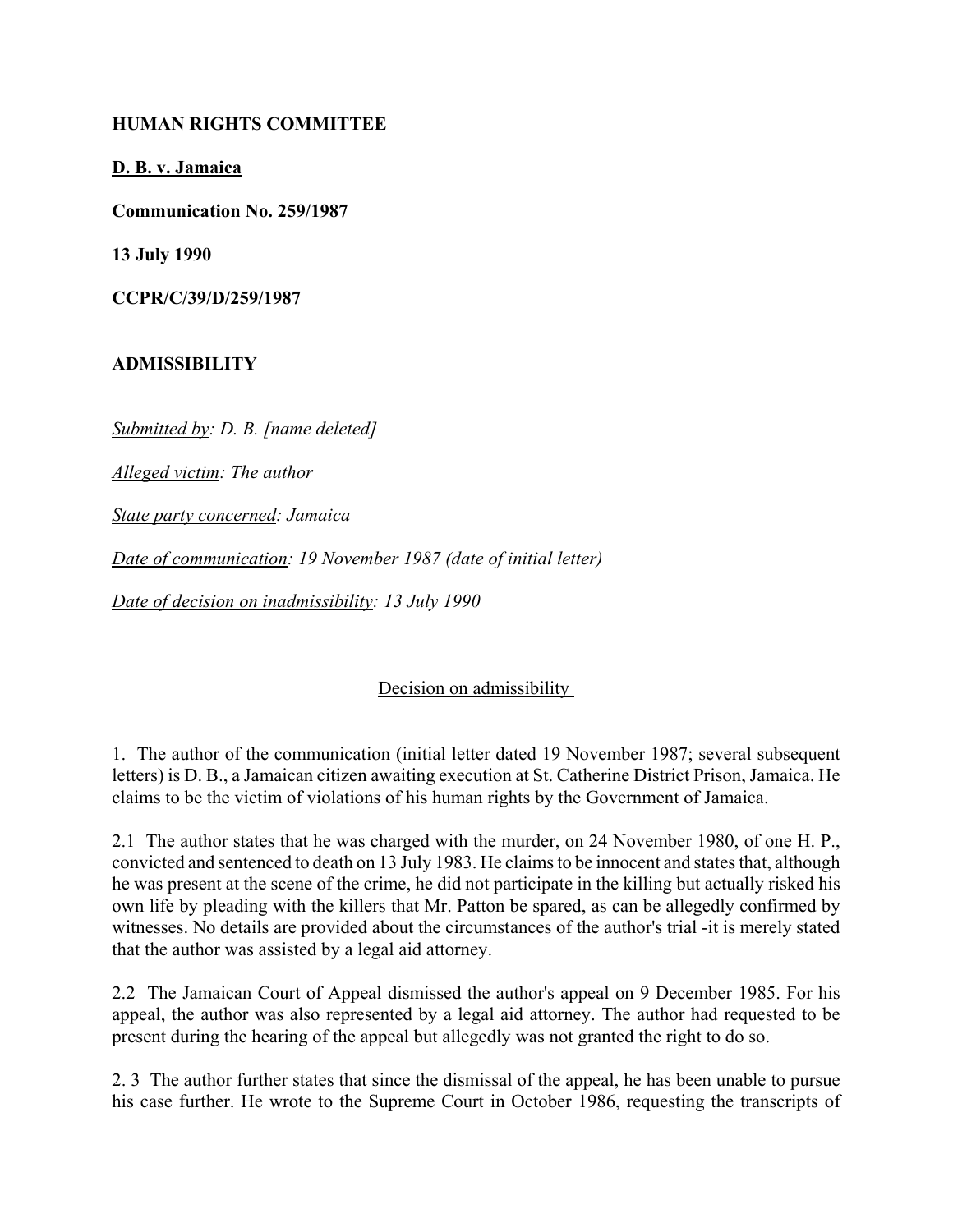evidence in his case, both from the trial and the appeal, but did not receive either. A second letter was sent to the Supreme Court in September 1987; this time the author received a copy of the notes of evidence of his trial. At the same time, he was informed that the Court of Appeal had not yet issued a written

judgment. This, the author claims, is the situation with regard to many judgments of the Court of .Appeal in capital cases.

2.4 With respect to a petition for leave to appeal to the Judicial Committee's of the Privy Council, the author alleges that the Jamaican Government does not. assist death row inmates in bringing their cases before the Judicial Committee 1 of the Privy Council. He claims that since he cannot afford a legal representative, he is unable to submit his case to the Privy Council, and that if his case cannot be brought before that body, the Government will not exercise its prerogative of mercy. He further refers to the case of one N.C . , an inmate executed on 19 November 1987, who had allegedly been unable to exhaust all available domestic remedies because of lack of means to pay for a lawyer to represent him before the Judicial Committee of the Privy Council.

2.5 The author, finally, claims that the prolonged time spent on death row - since July 1983 constitutes degrading and inhuman treatment, without however, further substantiating this allegation.

3. By decision of 9 February 1988, the Special Rapporteur of the Human Rights Committee for communications involving the death penalty transmitted the communication, for information, to the State party, requesting it, under rule 86 of the rules of procedure, not to carry out the death sentence against the author before the Committee had had an opportunity to consider further the question of the admissibility of the communication. The author was requested, under rule 91 of the rules of procedure, to provide the Committee with several clarifications concerning the conduct of his trial and appeal and to forward to the Committee a copy of the Notes of Evidence. By further decision of 22 March 1988, the Working Group of the Human Rights Committee reiterated the Special Rapporteur's request under rule 86 and asked the State party to provide information and observations relevant to the question of the admissibility of the communication. The State party was further requested to provide the Committee with the texts of the written judgments in the case and to clarify whether the author retained the possibility to petition the Judicial Committee of the Privy Council for special leave to appeal.

4.1 In three submissions dated 19 and 26 February and 18 April 1988, the "author replies to the Special Rapporteur's request for clarifications. He states that on 24 November 1980, in the District of Deuce Pass, several men forced him to lead them to an isolated house in James Hill. The men broke 1 into the house, demanded money and threatened to shoot the owner, Hedley Patton. Appeals by the author to leave the man alone were unsuccessful. In the end, the men shot H. P. and left the house with what they could find. The next morning, the author temporarily left the area where he resided. Upon his return, he was informed that the police were looking for him. That very night, on 29 November 1980, the police came to the house and arrested him. He made a written statement on 29 December 1980, but since his writing and reading abilities were deficient at the time, he requested, on 1 January 1981, that the statement be rewritten. The author states that he was placed on an identification parade without legal representation. One witness purportedly identified him whereas his co-defendant, A. H., was identified by two witnesses. The author indicates that he was informed of the charges against him on 8 January 1981, and that he was brought for the first time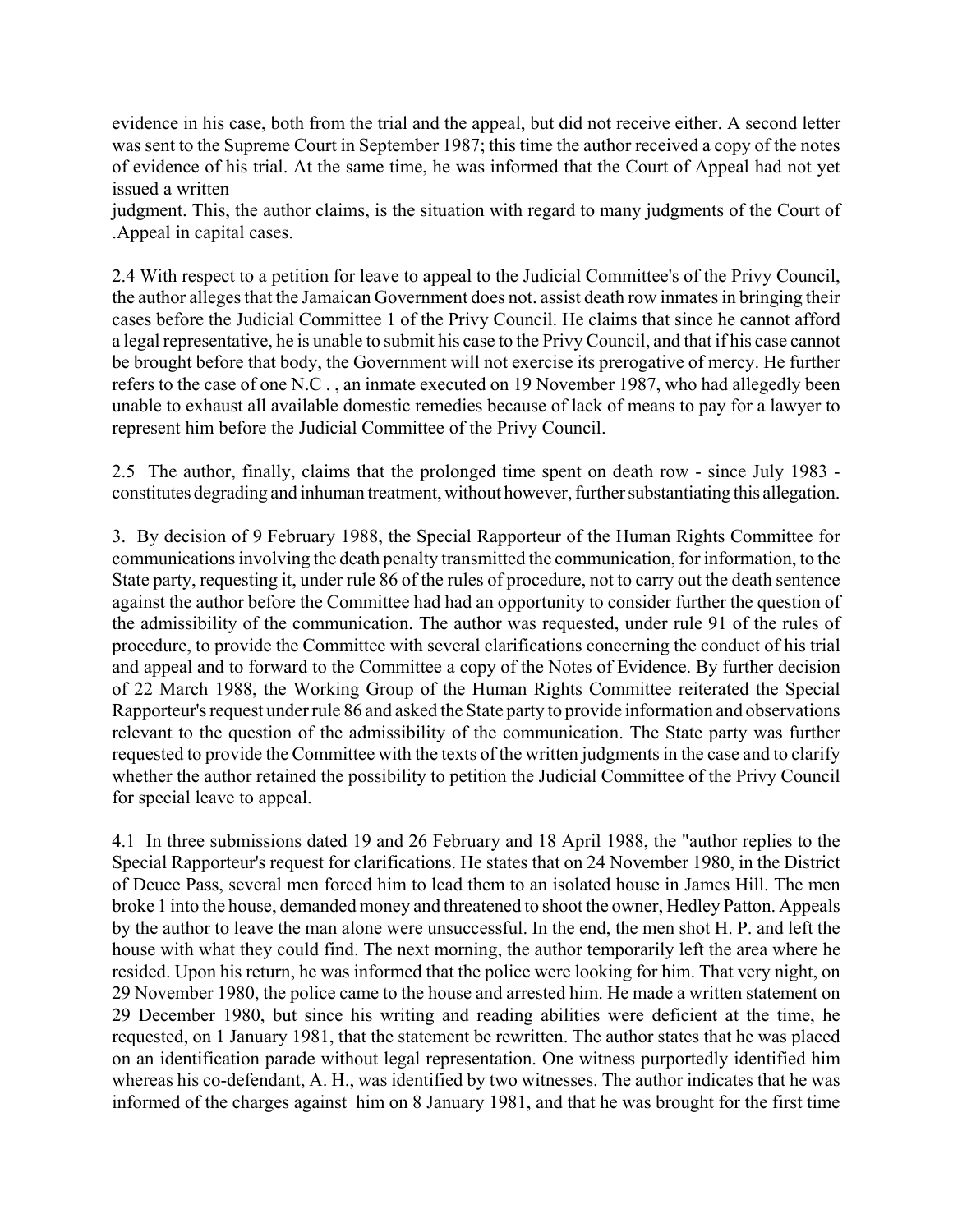before a Magistrate on 14 January 1981. During the preliminary enquiry, as well as during the trial and the appeal, he was represented by a legal aid attorney.

4.2 The trial did not start until 5 July 1983. The author claims that the prosecution witnesses merely testified that they had identified the author as one of the men who had been at the house at the time of the murder. He does not recall that any of them testified that they had actually seen him commit any crime. According to him, they mainly incriminated his co-defendant. Two witnesses testified that they had heard someone beg for the deceased's life. The author reiterates that it was he who had pleaded for the victim's life and indicates that the witnesses could not agree among themselves on that particular point. On 12 July 1983, the author's representative made a no-case submission, but the judge ruled against him. The author therefore took the stand and made a sworn statement. According to him, his lawyer further requested the judge to subpoena the author's father to attend court and asked that a police inspector assist in bringing him to court. He explains that his parents are poor and cannot afford the fare to come to court; although his father wanted to attend the court sessions, he was unable to do so.

4.3 The author states that he was able to consult with his lawyer during the trial, but only once while he was awaiting the outcome of his appeal. He indicates that the prosecution's witnesses were cross-examined but doubts whether their examination was thorough enough. He further claims that, as his father was the only witness called to testify on his behalf and was unable to attend court, there were no witnesses who testified on his behalf.

4.4 According to the author, he has lost contact with his legal aid attorney since the dismissal of the appeal and is now without a legal representative. He wrote to the Jamaican Bar Association, with a request for legal assistance and with a request for an investigation of his case. He received one reply, on 11 March 1987, informing him that a letter had been sent by the Bar Association to Mr. F. P. on 5 March 1987. On 10 February 1988, the author also received a letter from a firm of solicitors with a plea to the Government not to execute the author, because of the author's request to have his case submitted to the Judicial Committee of the Privy Council.

4.5 With respect to the possibility of petitioning the Judicial Committee of the Privy Council for leave to appeal, the author points out that if his case is sent to the Privy Council without the written judgment of the Court of Appeal, the Privy Council will simply dismiss his petition and return the case to Jamaica. He further indicates that he is unable to afford the services of a lawyer to take his case to the Privy Council; this, he alleges, has been the situation of many inmates on death row who intended to petition the Privy Council for leave to appeal but were unable to do so, and who were subsequently executed.

4.6 In the author's opinion, the events described above constitute a Violation by Jamaica of article 14, paragraphs 3(d)and (e), and article 14, paragraph 5, of the Covenant.

5. In its submission under rule 91 of the rules of procedure, dated 23 January 1989, the State party contends that the communication is inadmissible on the ground of non-exhaustion of domestic remedies, because the author's "case has not been adjudicated upon by the Judicial Committee of the privy Council, Jamaica's highest appellate Court".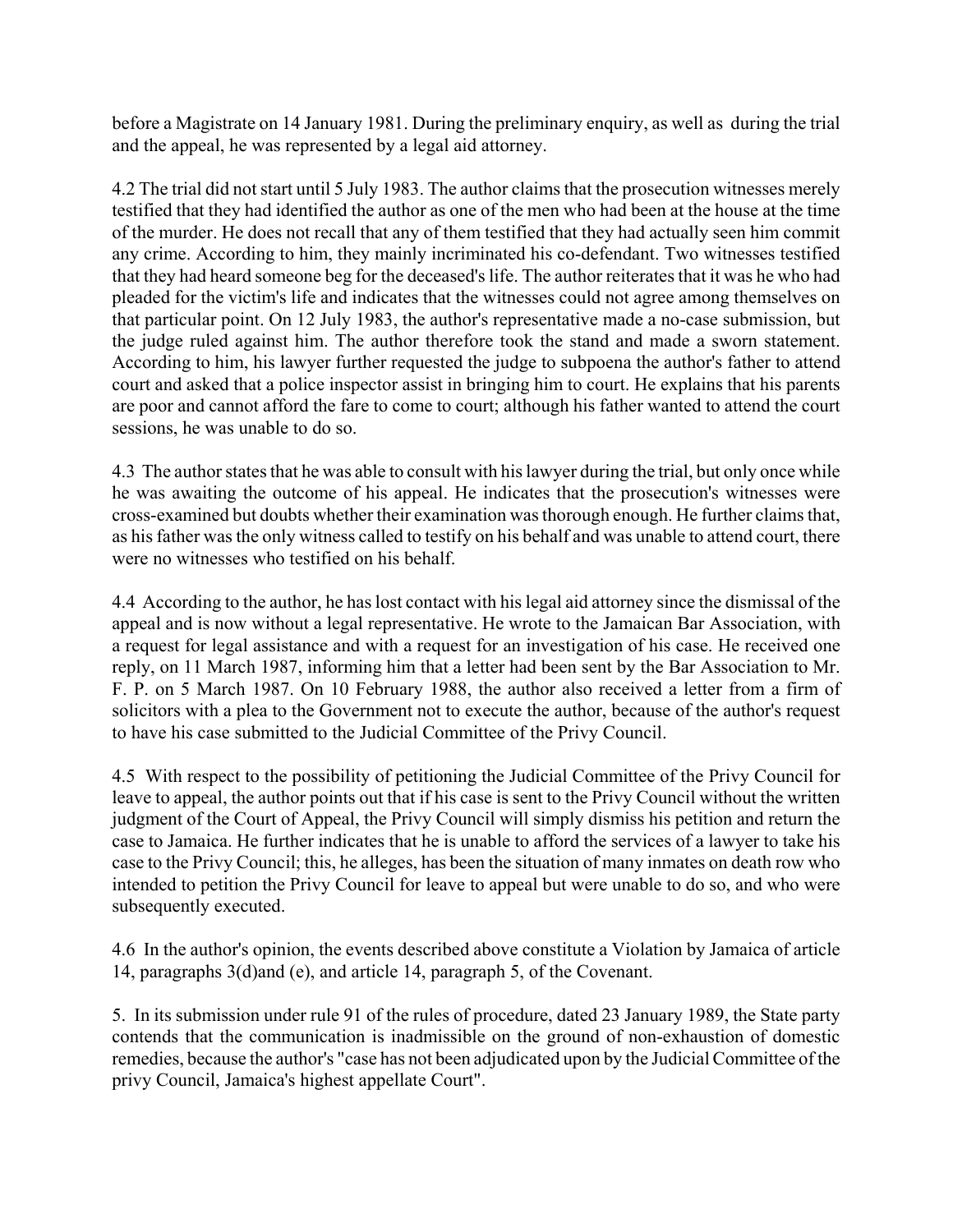6. 1 In his reply, dated 25 February 1989, the author reiterates that he cannot afford the kind of legal assistance required for his case to be submitted to the Privy Council. He again refers to the case of N. C. as well as to that of two other inmates, who allegedly were made to pay forty thousand Jamaican dollars to have their petition to the Privy Council attended to Properly. Finally, he claims that his co-defendant, A. H., has been informed by the Jamaica Council for Human Rights that their case lacked merit to justify filing an appeal to the Privy Council. In a further letter dated 18 May 1989, the author indicates that he has now obtained the services of a London law firm to take his case to the Privy Council and requests the Committee to defer consideration of his communication until the Privy Council has heard his petition for special leave to appeal.

6.2 In a further submission, dated 12 August 1989, the author states that on 20 April 1989, the Jamaica Council for Human Rights informed him that the court papers in his case had been sent to his representatives in London. He indicates that he has not, since then, received any further indication about the status of this petition and requests the Committee to defer consideration of his case.

7.1 Before considering any claims contained in a communication, the Human Rights Committee must, in accordance with rule 87 of its rules of procedure, decide whether or not it is admissible under the Optional Protocol to the Covenant.

7.2 The Committee has ascertained, as it is required to do under article 5, paragraph 2(a), of the Optional Protocol, that the same matter is not being examined under another procedure of international investigation or settlement.

7.3 With regard to the requirement of exhaustion of domestic remedies, the Committee has taken note of the State party's contention that the communication is inadmissible because of the author's failure to petition the Judicial Committee of the Privy Council for special leave to appeal, pursuant to Section 110 of the Jamaican Constitution. It observes that the author, although claiming that there would be no merit in pursuing such a petition, has secured pro bono legal representation from a London law firm for this purpose, after submitting his communication to the Human Rights Committee. While expressing grave concern about the apparent unavailability of a reasoned judgment of the Jamaican Court of Appeal in the case, the Committee cannot conclude that a petition for special leave to appeal to the Judicial Committee of the Privy Council, even without a written judgment of the Court of Appeal, must be considered a priori futile. It therefore finds that the requirements of article 5, paragraph 2 (b), of the Optional Protocol have not been met.

8. The Human Rights Committee therefore decides:

(a)That the communication is inadmissible under article 5, paragraph 2(b), of the Optional Protocol;

(b)That the State party be requested to make the written judgment of the Court of Appeal available to the author without further delay, so as to permit an effective recourse to the Judicial Committee of the Privy Council, and to ensure that adequate legal aid be made available to the author;

(c)That, since this decision may be reviewed under rule 92, paragraph 2, of the Committee's rules of procedure upon receipt of a written request by or on behalf of the author containing information